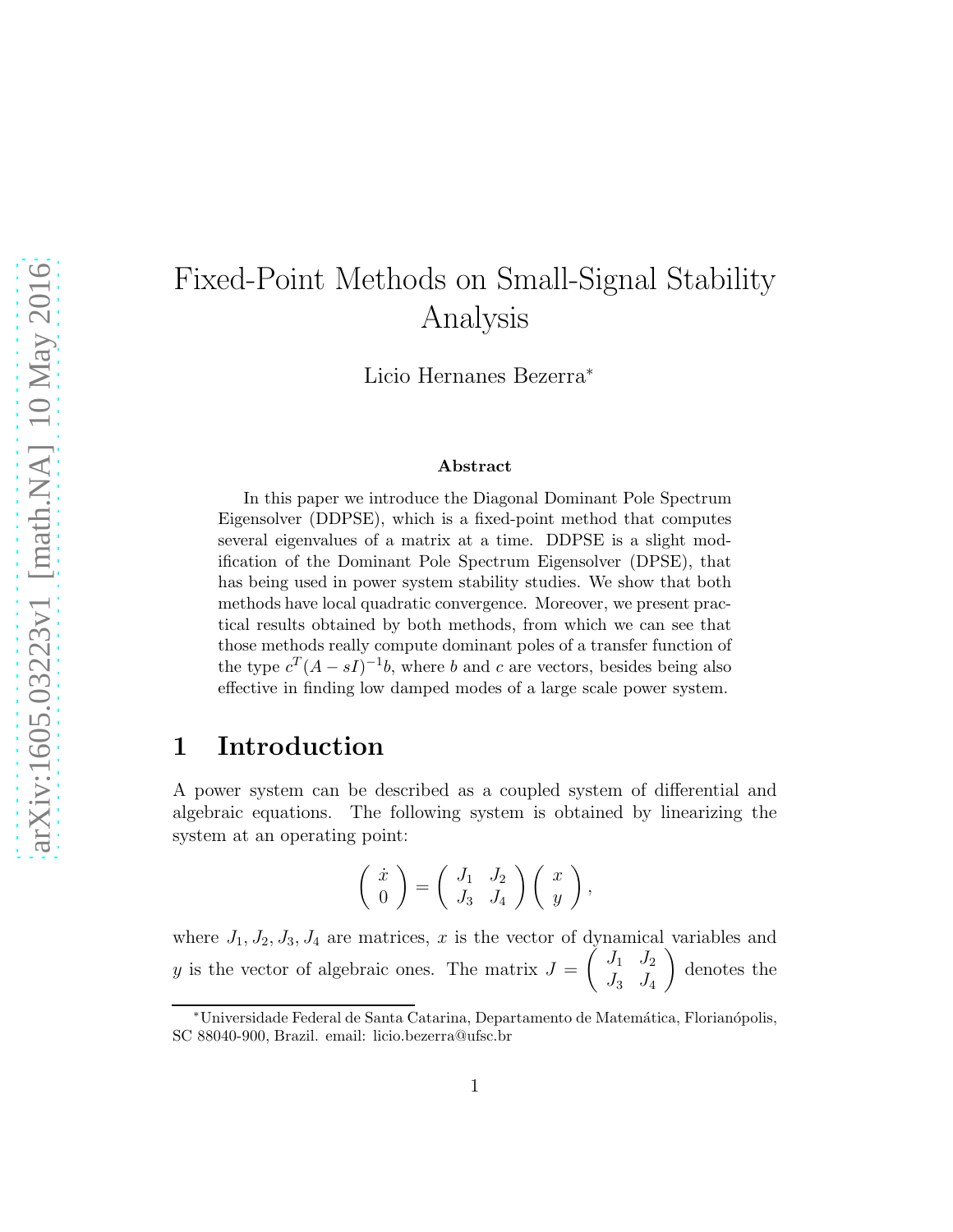Jacobian matrix of the system. Since  $y = -J_4^{-1}J_3x$ , we have

$$
\dot{x} = (J_1 - J_2 J_4^{-1} J_3) x.
$$

The matrix  $A = J_1 - J_2 J_4^{-1} J_3$  is called the state matrix of the system. For large scale power systems  $J$  is very sparse, while  $A$  is not in general. We can observe that, given a vector x, we can easily compute  $z = (A - \lambda I)^{-1}x$  by solving the following algebraic system

$$
\left(\begin{array}{cc}J_1 & J_2 \ J_3 & J_4\end{array}\right)\left(\begin{array}{c}z \\ w\end{array}\right)=\left(\begin{array}{c}x \\ 0\end{array}\right).
$$

From that we note that standard methods of eigenvalue calculation can be used in order to compute eigenvalues of A, even without explicitly calculating the state matrix.

Knowledge of rightmost eigenvalues of A is essential in the power system small-signal stability analysis. In the literature there are several papers that use classical methods to compute rightmost eigenvalues of a state matrix from the above calculation  $[1, 4, 5, 7, 10]$  $[1, 4, 5, 7, 10]$  $[1, 4, 5, 7, 10]$  $[1, 4, 5, 7, 10]$  $[1, 4, 5, 7, 10]$ . On the other hand, some authors prefer instead to deal with the generalized eigenvalue problem  $Ju = \lambda Eu$ , where

$$
E = \left( \begin{array}{cc} I & 0 \\ 0 & 0 \end{array} \right),
$$

and  $I$  is the identity matrix. However, this approach requires a non-obvious strategy to control instability caused by the spurious eigenvalue at infinity, for instance, if you use generalized Möbius transforms  $[3, 6]$  $[3, 6]$ . The landscape of small-signal stability analysis has changed a little when methods based on transfer functions, like DPA [\[8\]](#page-13-2) and DPSE [\[9\]](#page-13-3), have arisen in literature [\[9,](#page-13-3) [11\]](#page-13-4). The Dominant Pole Algorithm (DPA), which computes a single eigenvalue at a time, is actually a Newton's method according to a simple calculation shown in [\[2\]](#page-12-5). The Dominant Pole Spectrum Eigensolver (DPSE), which can be seen as a generalization of DPA in a certain way, is a fixed-point method that can compute several eigenvalues at a time. On the one hand, each step requires the solution of p linear systems if you want to calculate p eigenvalues. On the other hand, in power system stability studies, a suitable pre-ordering of the Jacobian matrix prevents large amounts of fill-in and thus its sparse LU factorization is done with lower computational complexity. Moreover, DPSE converges quadratically and a proof of its local quadratic convergence first appeared in [\[2\]](#page-12-5). Nevertheless, here we give an easier proof, which can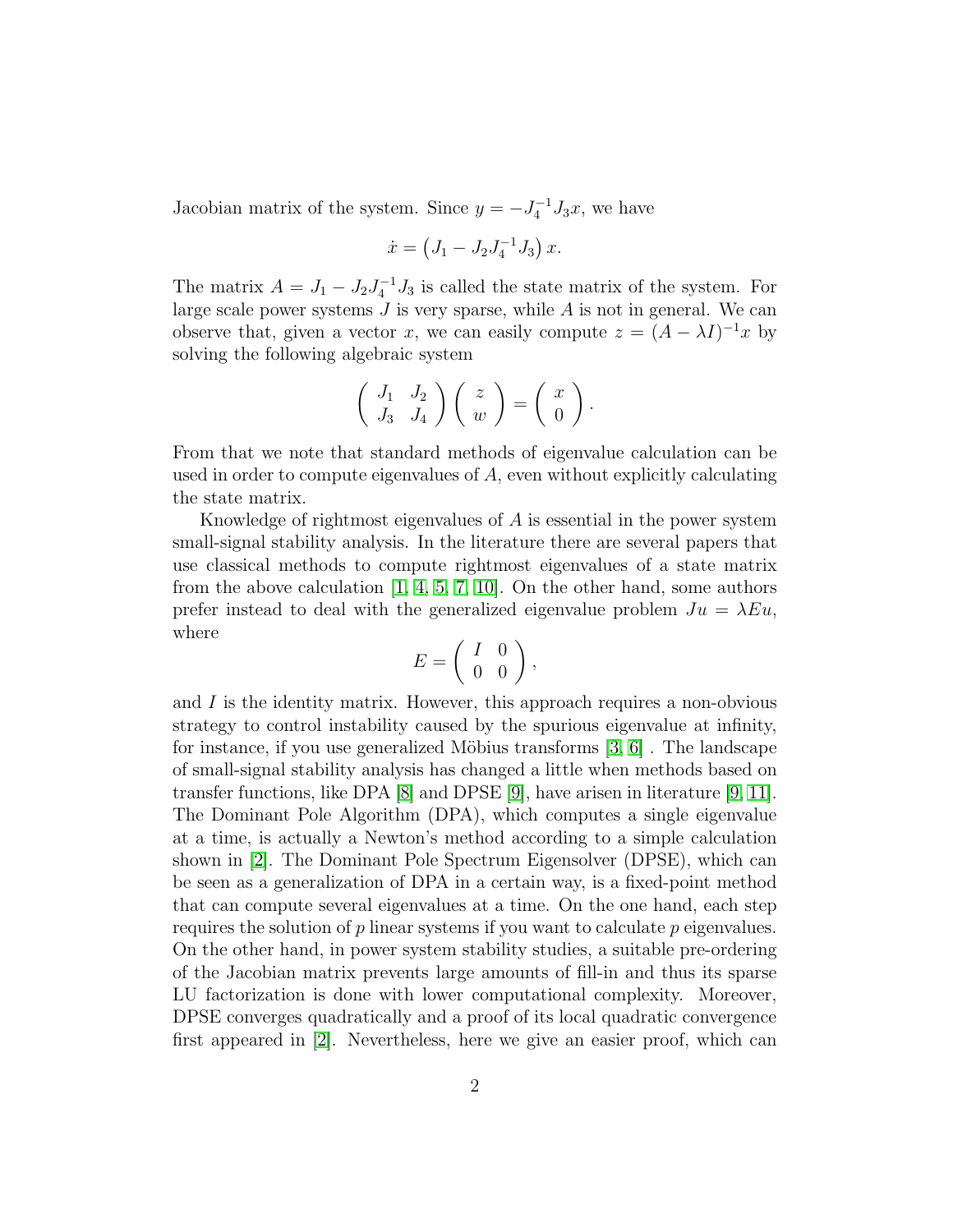be seen in §2. We will also see that a slight modification of DPSE yields a new fixed-point method, the Diagonal Dominant-Pole Spectrum Eigensolver (DDPSE), that also has local quadratic convergence, as discussed in §3. In the last section, we compare results obtained from the implementation of those two methods regarding the time of computation. From these tests we verify that both methods really compute dominant poles of a transfer function of the type  $c^T(A-sI)^{-1}b$ , where b and c are vectors, besides being also effective in finding low damped modes of the system.



Figure 1: Sparse pattern of  $M$  (nz is the number of its nonzero entries)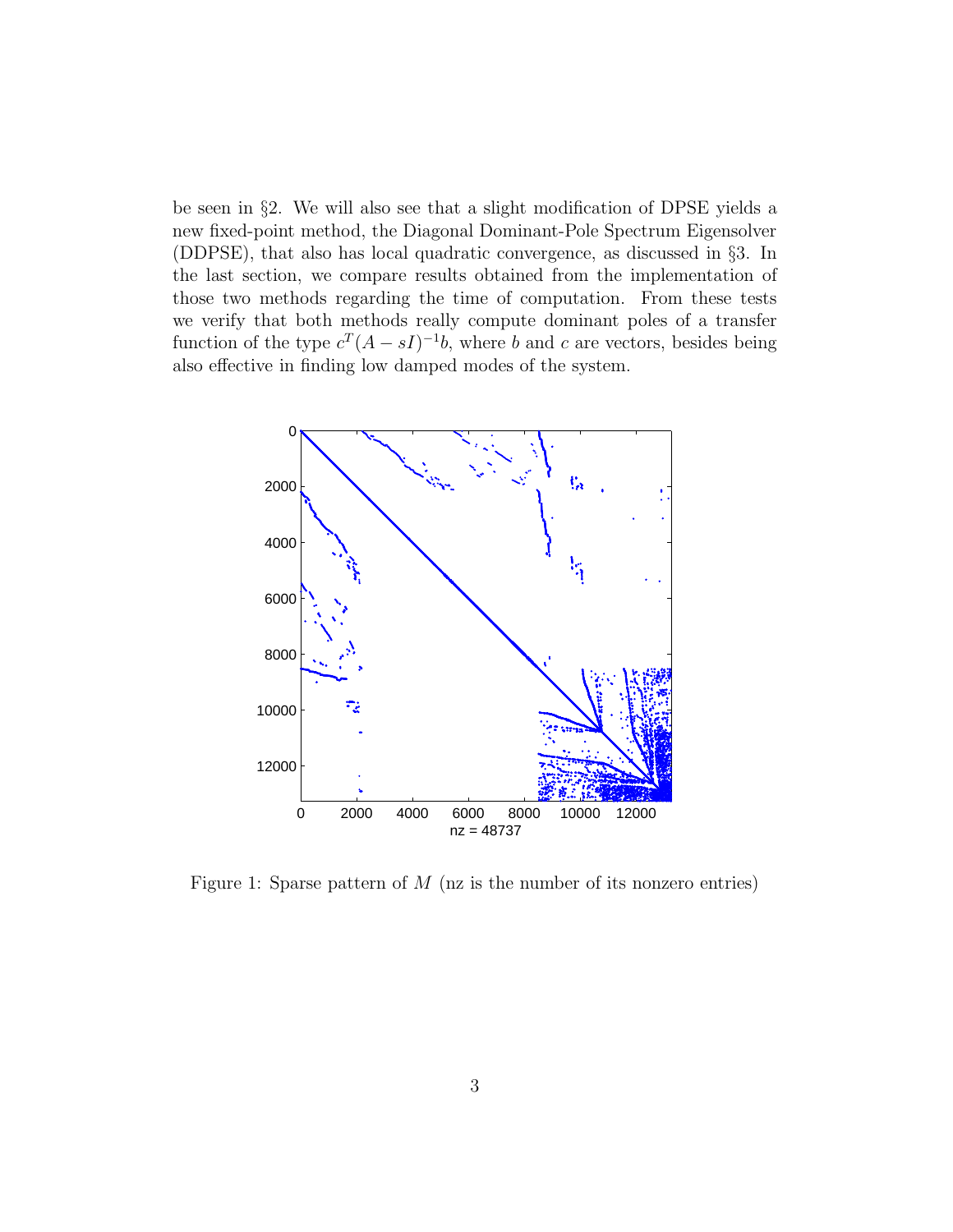# 2 DPSE

The motivation for the Dominant Pole Spectrum Eigensolver (DPSE) came from SISO dynamical systems  $(E, J, B, C, D)$  of the form

$$
\begin{cases}\nE\dot{x}(t) = Jx(t) + Bu(t) \\
y(t) = C^T x(t) + Du(t)\n\end{cases}
$$

where  $J, E \in \mathbb{R}^{N \times N}$ ,  $E = diag([1, ..., 1, 0, ..., 0])$ ;  $x(t) \in \mathbb{R}^{N \times 1}$  is composed by dynamical and algebraic variables,  $x_d(t)$  and  $x_a(t)$ , which are respectively associated with the unit and the null diagonal entries of E;  $B, C \in \mathbb{R}^{N \times 1}$ , where  $B^T = (B_d^T B_a^T)$  and  $C^T = (C_d^T C_a^T)$ ;  $u(t) \in \mathbb{R}$  is the input,  $y(t) \in \mathbb{R}$  is the output, and  $D \in \mathbb{R}$ . The corresponding transfer function  $h : \mathbb{C} \to \mathbb{C}$  is defined as

$$
h(s) = C^{T} (sE - J)^{-1} B + D.
$$

Suppose that there are *n* dynamical variables in the system. If  $J_1 = J(1$ :  $n, 1:n$ ,  $J_2 = J(1:n, n+1:N)$ ,  $J_3 = J(n+1:N, 1:n)$  and  $J_4 = J(n+1:n)$  $N, n + 1 : N$ , then

<span id="page-3-0"></span>
$$
h(s) = c^{T} \left( sI - \left( J_{1} - J_{2}J_{4}^{-1}J_{3} \right) \right)^{-1} b + d, \qquad (1)
$$

where  $b = B_d - J_2 J_4^{-1} B_a$ ,  $c = C_d - J_3^T J_4^{-T} C_a$  and  $d = D - C_a^T J_4^{-1} B_a$ . The matrix  $A = J_1 - J_2 J_4^{-1} J_3$  is called the state matrix of the system. Note that, for any  $\mu \notin \lambda(A)$  and for any  $b \in \mathbb{C}^n$ ,

$$
\left(\begin{array}{c} (A-\mu I)^{-1}b\\0\end{array}\right)=E\left(J-\mu E\right)^{-1}\left(\begin{array}{c}b\\0\end{array}\right).
$$

Suppose that  $A \in \mathbb{R}^{n \times n}$  is diagonalizable, that is,  $A = PDP^{-1}$ , where P is an invertible matrix and  $D$ , a diagonal matrix. So, the spectrum of  $A$ , denoted by  $\lambda(A)$ , is the set of the diagonal entries of D. From now on we suppose that every eigenvalue of A is simple.

Let  $b, c \in \mathbb{R}^n$  such that  $c^T (A - sI)^{-1} b \neq 0$  for all  $s \in \mathbb{C} - \lambda(A)$ , and  $c^T P e_k e_k^T P^{-1} b \neq 0$  for  $k = 1 : n$ . If  $d = 0$ , from Equation [1,](#page-3-0)

$$
h(s) = \sum_{k=1}^{n} \frac{R_k}{d_{kk} - s},
$$

where  $R_k = c^T P e_k e_k^T P^{-1} b, k = 1 : n$ .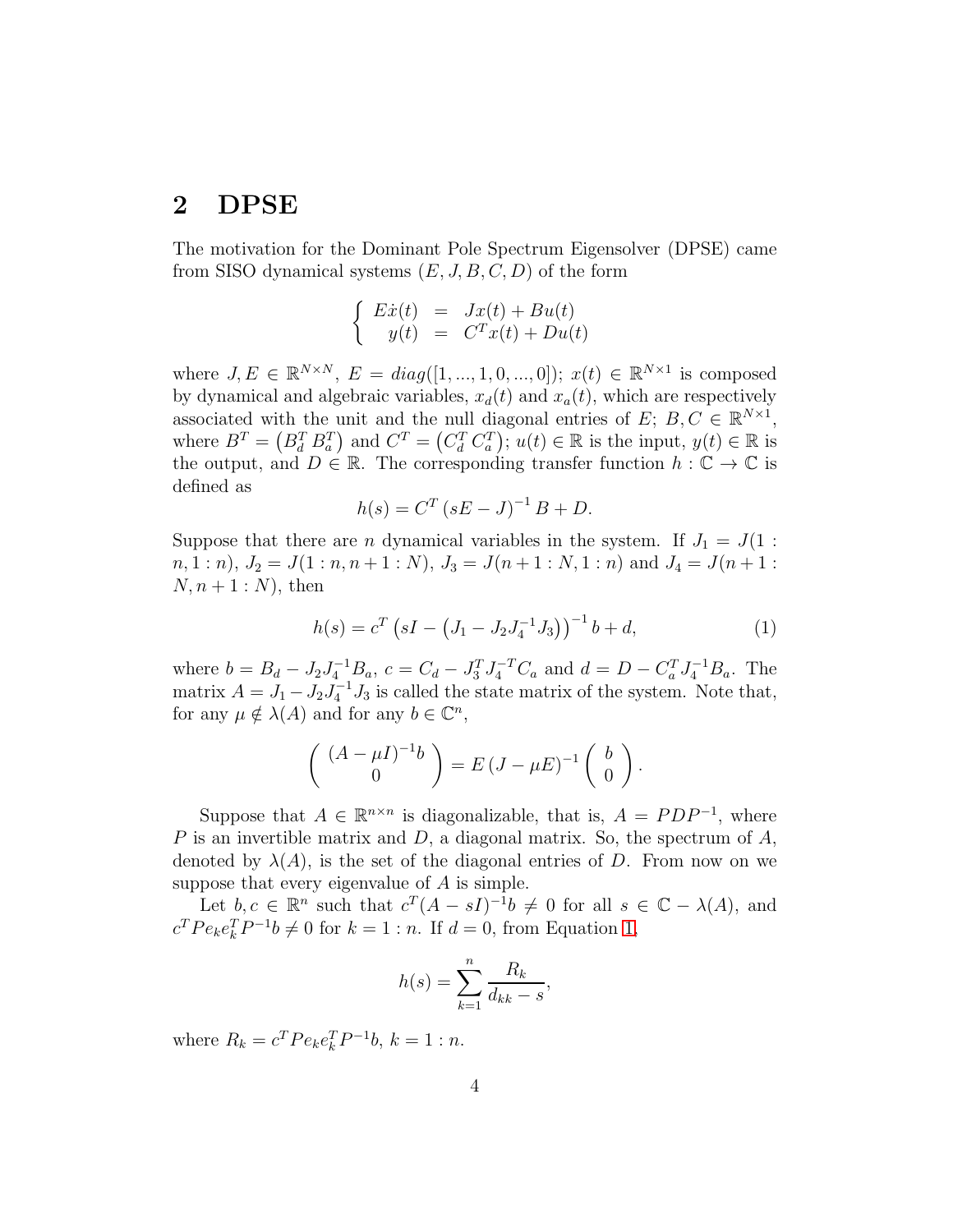**Definition 1.** A pole  $d_{kk}$  is called a dominant pole if it corresponds to a relatively large  $m_k = \frac{|R_k|}{|R_k|}$  $|Re(d_{kk})|$ .  $m_k$  is the measure for dominance of the pole  $d_{kk}$ .

Now, since

$$
\frac{(A-sI)^{-1}b}{c^T(A-sI)^{-1}b} = \frac{Adj (A-sI)b}{c^TAdj (A-sI)b} \text{ and } \frac{(A^T-sI)^{-1}c}{c^T(A-sI)^{-1}b} = \frac{Adj (A^T-sI)c}{c^TAdj (A-sI)b},
$$

we conclude that the functions  $f: \mathbb{C} \to \mathbb{C}^n$  and  $g: \mathbb{C} \to \mathbb{C}^n$  defined respectively by

$$
f(s) = \begin{cases} \frac{(A-sI)^{-1}b}{c^T(A-sI)^{-1}b} & \text{for } s \in \mathbb{C} - \lambda(A);\\ \frac{Pe_j}{c^TPe_j} & \text{for } s = d_{jj}, j = 1:n. \end{cases}
$$
 (2)

and

$$
g(s) = \begin{cases} \frac{(A^T - sI)^{-1}c}{c^T (A - sI)^{-1}b} & \text{for } s \in \mathbb{C} - \lambda(A);\\ \frac{P^{-T}e_j}{b^T P^{-T}e_j} & \text{for } s = d_{jj}, j = 1:n. \end{cases}
$$
(3)

are entire functions (bear in mind that any entry of the Classical Adjoint of  $(A - sI)$  is a sum of products of its elements).

Let  $S = (s_1 \dots s_p)^T \in \mathbb{C}^p$ ,  $p \leq n$ , and suppose that  $X(S), Y(S) \in C^{n \times p}$ are defined by  $X(S)e_k = f(s_k)$  and  $Y(S)e_k = g(s_k)$ , for  $k = 1 : p$ , where  $e_1, \ldots, e_n$  are the canonical vectors.

**Lemma 1.** Let  $S_0 = (d_{k_1,k_1} \dots d_{k_p,k_p})$ , where  $d_{k_1,k_1} \dots d_{k_p,k_p}$  is a p-uple of distinct eigenvalues,  $1 \leq k_1 < ... < k_p \leq n$ . Then, there is an open neighborhood  $\mathcal{O}$  of  $S_0$  so that  $Y(S)^T X(S)$  is invertible for any S belonging to  $\mathcal{O}$ .

Proof 1. The lemma follows because

<span id="page-4-0"></span>
$$
Y(S_0)^T X(S_0) = \text{diag}\left(\left[\frac{1}{c^T P e_{k_1} e_{k_1}^T P^{-1} b}, \dots, \frac{1}{c^T P e_{k_p} e_{k_p}^T P^{-1} b}\right]\right), \quad (4)
$$

that is,  $Y(S_0)^T X(S_0)$  is invertible.

Let  $F: \mathcal{O} \to \mathbb{C}^{n \times n}$  defined by  $F(S) = (Y(S)^T X(S))^{-1} (Y(S)^T A X(S)).$ We see that  $F$  is analytic. Since

$$
F\left(\left(d_{k_1,k_1}\dots d_{k_p,k_p}\right)^T\right) = \text{diag}\left(\left[d_{k_1,k_1},...,d_{k_p,k_p}\right]\right),
$$

 $\Box$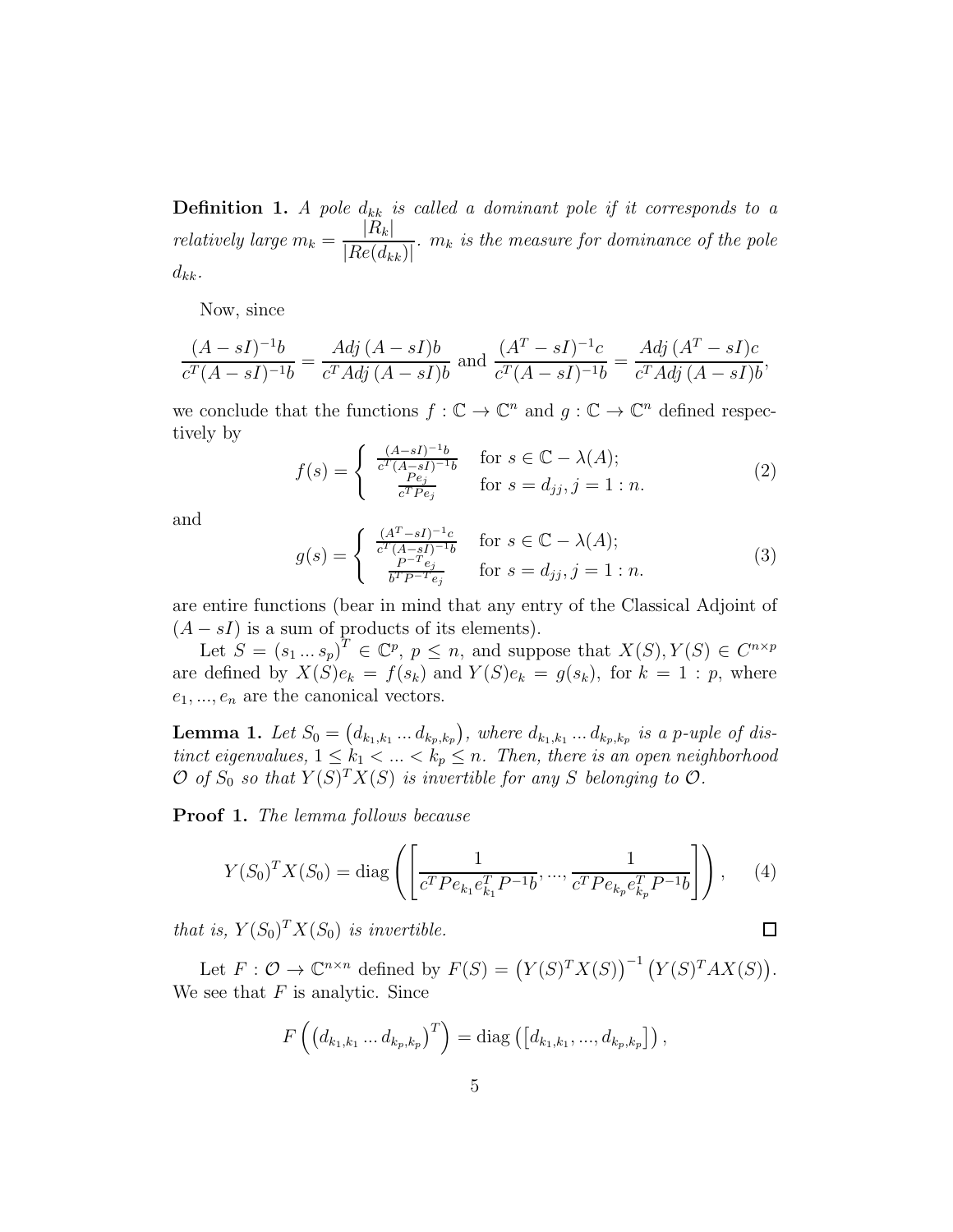every eigenvalue of F is simple for S belonging to an open subset  $\mathcal Z$  of  $\mathcal O$ . Let  $G: \mathcal{Z} \to \mathbb{C}^p$  be the function defined by  $G(S) = (\lambda_1(F(S)) \dots \lambda_p(F(S))),$ where  $\lambda_1(F(S)) < \ldots < \lambda_p(F(S))$  are the eigenvalues of  $F(S)$  (for some order on the complex numbers). Observe that  $(d_{k_1,k_1}...d_{k_p,k_p})^T$  is a fixed point of G. On the other hand, if  $s_i$  is not an eigenvalue for  $i = 1 : p$ , we conclude that  $F(S)$  is equal to

diag(S)+(Y(S)<sup>T</sup>X(S))<sup>-1</sup>ee<sup>T</sup>diag
$$
\left(\left[\frac{1}{c^{T}(A-s_{1}I)^{-1}b},...,\frac{1}{c^{T}(A-s_{p}I)^{-1}b}\right]\right)
$$
,

for  $Y(S)b = e$ , where  $e = ones(p, 1)$ . In order to calculate the derivative of G, we first see that

$$
\frac{\partial F}{\partial s_i} (d_{k_1,k_1}, ..., d_{k_p,k_p}) = e_i e_i^T - \frac{1}{c^T P e_{k_i} e_{k_i}^T P^{-1} b} v e_i^T,
$$

where  $v^T = \left(c^T P e_{k_1} e_{k_1}^T P^{-1} b \dots c^T P e_{k_p} e_{k_p}^T P^{-1} b\right)$ . Therefore,

$$
\frac{\partial \lambda_k}{\partial s_i} (d_{k_1,k_1},...,d_{k_p,k_p}) = \langle \frac{\partial \lambda_k}{\partial a_{rs}} (F (d_{k_1,k_1},...,d_{k_p,k_p})) \rangle, \frac{\partial F}{\partial s_i} (d_{k_1,k_1},...,d_{k_p,k_p}) \rangle.
$$

Notice that

$$
\frac{\partial \lambda_k}{\partial a_{rs}}\left(F\left(d_{k_1,k_1},...,d_{k_p,k_p}\right)\right)=e_ke_k^T.
$$

Hence,

$$
\frac{\partial \lambda_k}{\partial s_i} (d_{k_1,k_1},...,d_{k_p,k_p}) = e_i^T e_k - \frac{1}{c^T P e_{k_i} e_{k_i}^T P^{-1} b} e_i^T e_k e_k^T v = 0.
$$

Definition 2 (DPSE). The fixed-point iteration applied to the function

$$
G(S) = (\lambda_1(F(S)) \dots \lambda_p(F(S))),
$$

where  $F(S) = (Y(S)^T X(S))^{-1} (Y(S)^T A X(S))$ , defines the Dominant Pole Spectrum Eigensolver.

With this definition, we have just proved the following proposition:

**Proposition 2** (DPSE converges at least quadratically). Let  $\lambda_1$ , ...,  $\lambda_p$  be p distinct eigenvalues of A. Then, there is a neighborhood V of  $(\lambda_1 ... \lambda_p)^T$  such that DPSE converges at least quadratically to  $(\lambda_1 ... \lambda_p)^T$  for any  $S_0 \in V$ .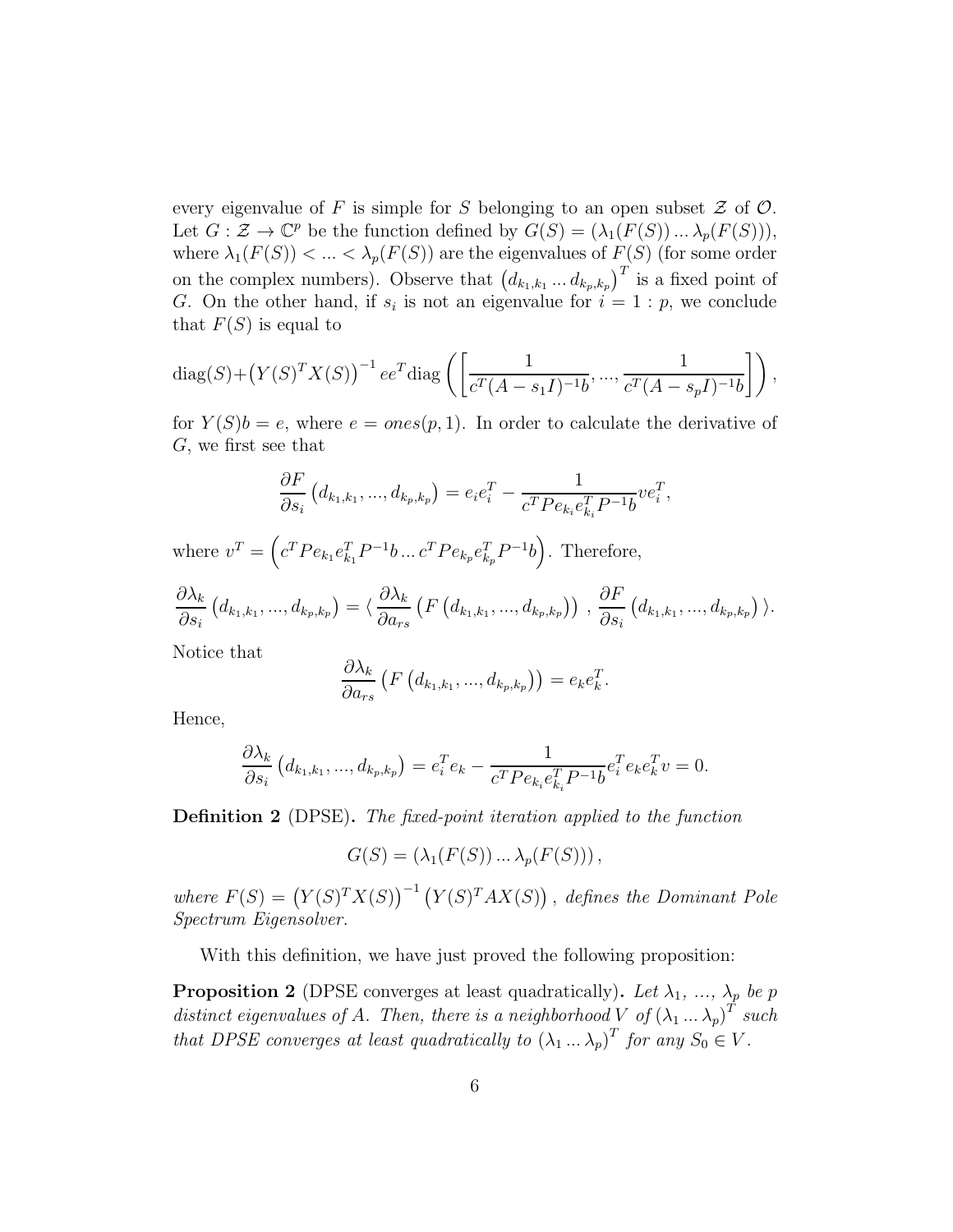**Remark 1.** Suppose that DPSE has just calculated  $S^{(r)} = \begin{pmatrix} S_1^{(r)} \end{pmatrix}$  $\binom{r}{1} \ldots s_p^{(r)}$ from  $S^{(r-1)}$ , and  $X(S^{(r)})$  has not been computed yet. For any  $k = 1:p$ , we have that

$$
AX(S^{(r-1)})e_k =
$$
  
=  $(A - s_k^{(r-1)}I + s_k^{(r-1)}I) \frac{(A - s_k^{(r-1)})^{-1}b}{c^T(A - s_k^{(r-1)})^{-1}b} =$   
=  $\frac{b}{c^T(A - s_k^{(r-1)})^{-1}b} + s_k^{(r-1)}X(S^{(r-1)})e_k.$ 

Therefore, the relative error,  $||(A - s_k^{(r)})$  $\binom{(r)}{k} X(S^{(r-1)})e_k ||/|| X(S^{(r-1)})e_k ||, \; be$ comes as follows:

<span id="page-6-0"></span>
$$
\frac{||\frac{b}{c^T (A - s_k^{(r-1)})^{-1} b} + (s_k^{(r-1)} - s_k^{(r)}) X(S^{(r-1)}) e_k||}{||X(S^{(r-1)}) e_k||}.
$$
\n(5)

Notice that, if  $s_k^{(r-1)}$  $\int_k^{(r-1)}$  tends to an eigenvalue, then  $c^T(A-s_k^{(r-1)})$  $\binom{(r-1)}{k}$ <sup>-1</sup>b tends to zero, and so,  $X(S^{(r-1)})e_k$  is an approximation of an associated eigenvector.

**Remark 2.** Suppose that, for some  $j \in \{1, ..., n\}$ ,  $d_{jj}$  is a converged eigenvalue at step r. Then, the corresponding right and left vectors,  $x_r$  and  $y_r$ , are such that

$$
y_r^T x_r \approx \frac{e_j^T P^{-1}}{e_j^T P^{-1} b} \frac{P e_j}{c^T P e_j} = \frac{1}{c^T P e_j e_j^T P^{-1} b} = \frac{1}{R_j}.
$$

# 3 DDPSE

If the fixed-point method is now applied to the diagonal of the matrix  $F(S)$ , then we have a variation of the DPSE, which will be called here as the Diagonal Dominant Pole Spectrum Eigensolver (DDPSE):

$$
H\left((s_1 \dots s_p)^T\right) \stackrel{\text{def}}{=} \text{diag}\left(F(s_1 \dots s_p)\right) = (s_1 \dots s_p)^T +
$$

$$
+ \text{diag}\left(\left[\frac{1}{c^T(A - s_1 I)^{-1} b}, \dots, \frac{1}{c^T(A - s_p I)^{-1} b}\right]\right) \left(Y(S)^T X(S)\right)^{-1} e
$$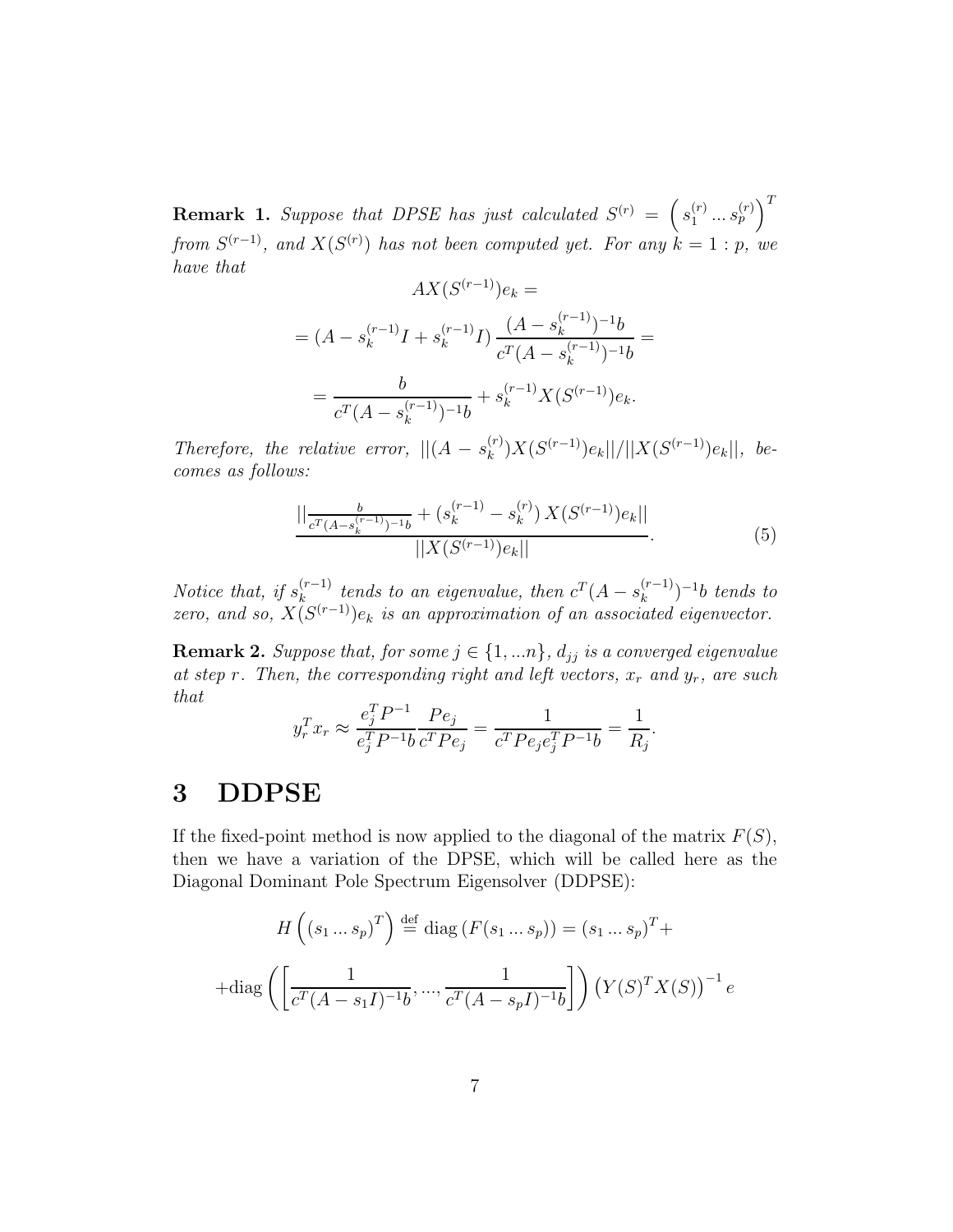

Figure 2: Partial spectrum of the state matrix

where  $e = ones(p, 1)$  and  $s_i \notin \lambda(A)$  for all  $i = 1 : p$ . Note that for  $i = 1 : p$ 

$$
\frac{1}{c^T(A - s_i I)^{-1}b} = \frac{\det(A - s_i I)}{c^T Adj(A - s_i I)b},
$$

which is zero if  $s_i$  is an eigenvalue of A. So, we define

$$
H\left((\lambda_1 \dots \lambda_p)^T\right) = (\lambda_1 \dots \lambda_p)^T
$$

if  $(\lambda_1 \dots \lambda_p)^T$  is a *p*-uple of distinct eigenvalues. Therefore, any *p*-uple of distinct eigenvalues is a fixed-point of H.

**Proposition 3** (DDPSE converges at least quadratically). Let  $\lambda_1$ ,  $\lambda_2$ , ...,  $\lambda_p$ be p distinct eigenvalues of A. Then, there is a neighborhood V of  $(\lambda_1 ... \lambda_p)^T$ such that, given any  $S_0 \in V$ , DDPSE converges at least quadratically to  $(\lambda_1 ..., \lambda_p)^T$ .

**Proof 2.** Let  $\lambda_1 = d_{k_1, k_1}, \ldots, \lambda_p = d_{k_p, k_p}$ . Then,

$$
\frac{\partial H}{\partial s_i} ((d_{k_1,k_1} \dots d_{k_p,k_p})) = e_i - \frac{1}{c^T P e_{k_i} e_{k_i}^T P^{-1} b} e_i e_i^T (Y(S)^T X(S))^{-1} e.
$$

From 4, 
$$
(Y(S)^T X(S))^{-1} = \text{diag}\left(\left[c^T P e_{k_1} e_{k_1}^T P^{-1} b, ..., c^T P e_{k_p} e_{k_p}^T P^{-1} b\right]\right)
$$
. So,  
\n
$$
\frac{\partial H}{\partial s_i} ((d_{k_1, k_1} ... d_{k_p, k_p})) = 0. \quad \Box
$$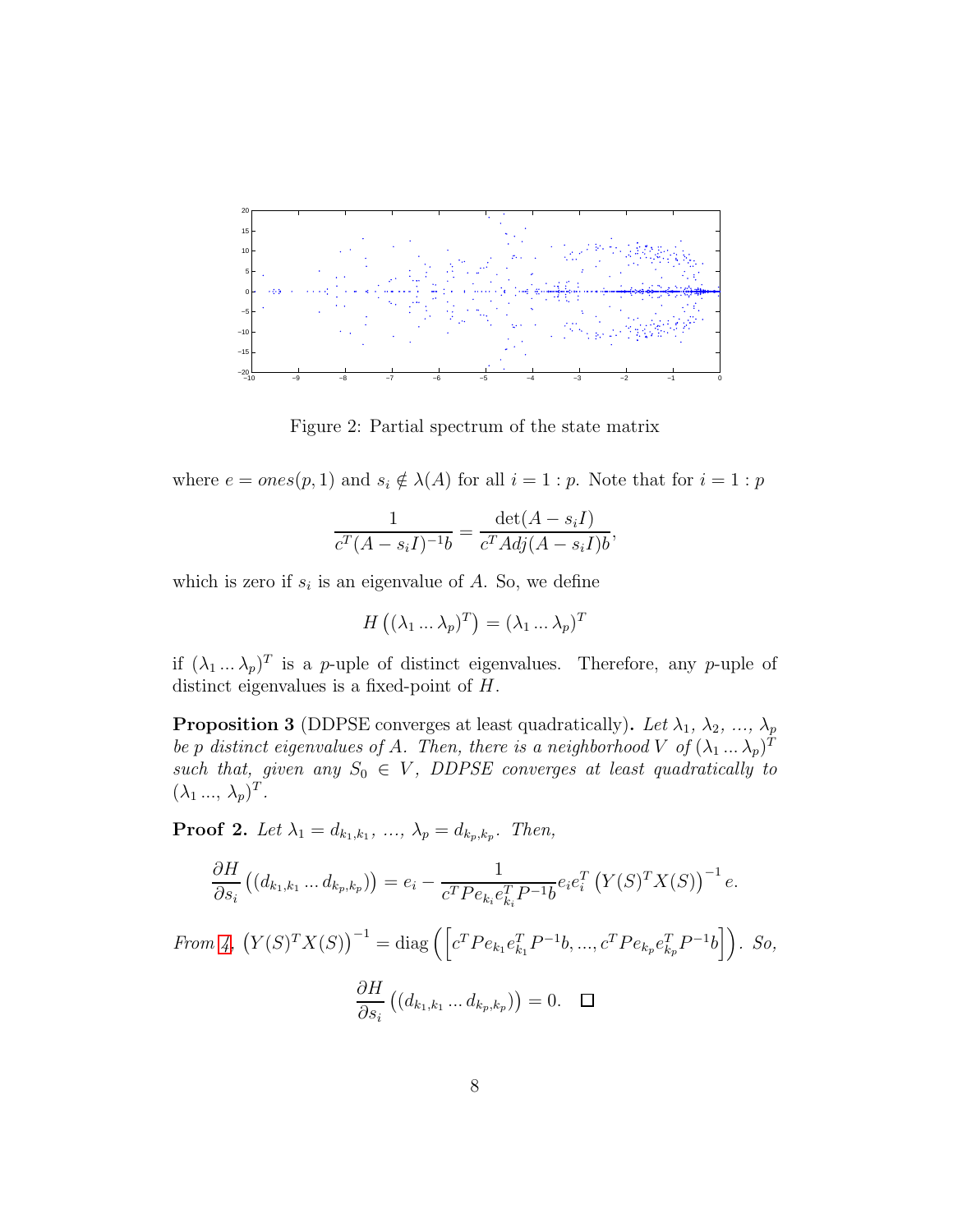| k              | <b>ITER</b> | <b>CPU</b> | k              | <b>ITER</b>    | <b>CPU</b> |
|----------------|-------------|------------|----------------|----------------|------------|
|                |             |            |                | 3              | 2.8080     |
| 16             | 21          | 21.9805    | 19             |                |            |
| 4              | 22          | 23.0569    | 20             | 3              | 2.8080     |
| 17             | 22          | 23.0881    | 16             | 4              | 3.7128     |
| 20             | 23          | 23.9930    | 18             | 4              | 3.7128     |
| 3              | 24          | 24.7418    | 1              | 5              | 4.3992     |
| $\sqrt{ }$     | 24          | 24.7418    | 17             | 5              | 4.4304     |
| 8              | 24          | 24.7418    | 14             | 6              | 5.0700     |
| 12             | 24          | 24.7418    | 15             | 6              | 5.0700     |
| 19             | 24          | 24.7730    | 13             | $\overline{7}$ | 5.6940     |
| 5              | 25          | 25.3658    | 8              | 9              | 6.8016     |
| 6              | 25          | 25.3658    | 9              | 9              | 6.8016     |
| 9              | 25          | 25.3658    | 11             | 9              | 6.8016     |
| 11             | 25          | 25.3658    | $\overline{2}$ | 10             | 7.1448     |
| 14             | 25          | 25.3658    | 10             | 10             | 7.1760     |
| 18             | 25          | 25.3970    | 12             | 10             | 7.1760     |
| 15             | 26          | 25.8026    | 6              | 11             | 7.4880     |
| $\overline{2}$ | 28          | 26.4422    | 7              | 11             | 7.5192     |
| 1              | 33          | 27.5654    | 5              | 12             | 7.7532     |
| 13             | 34          | 27.7838    | 4              | 15             | 8.2993     |
| 10             | 35          | 27.8930    | 3              | 17             | 8.4709     |

Table 1: DDPSE versus DPSE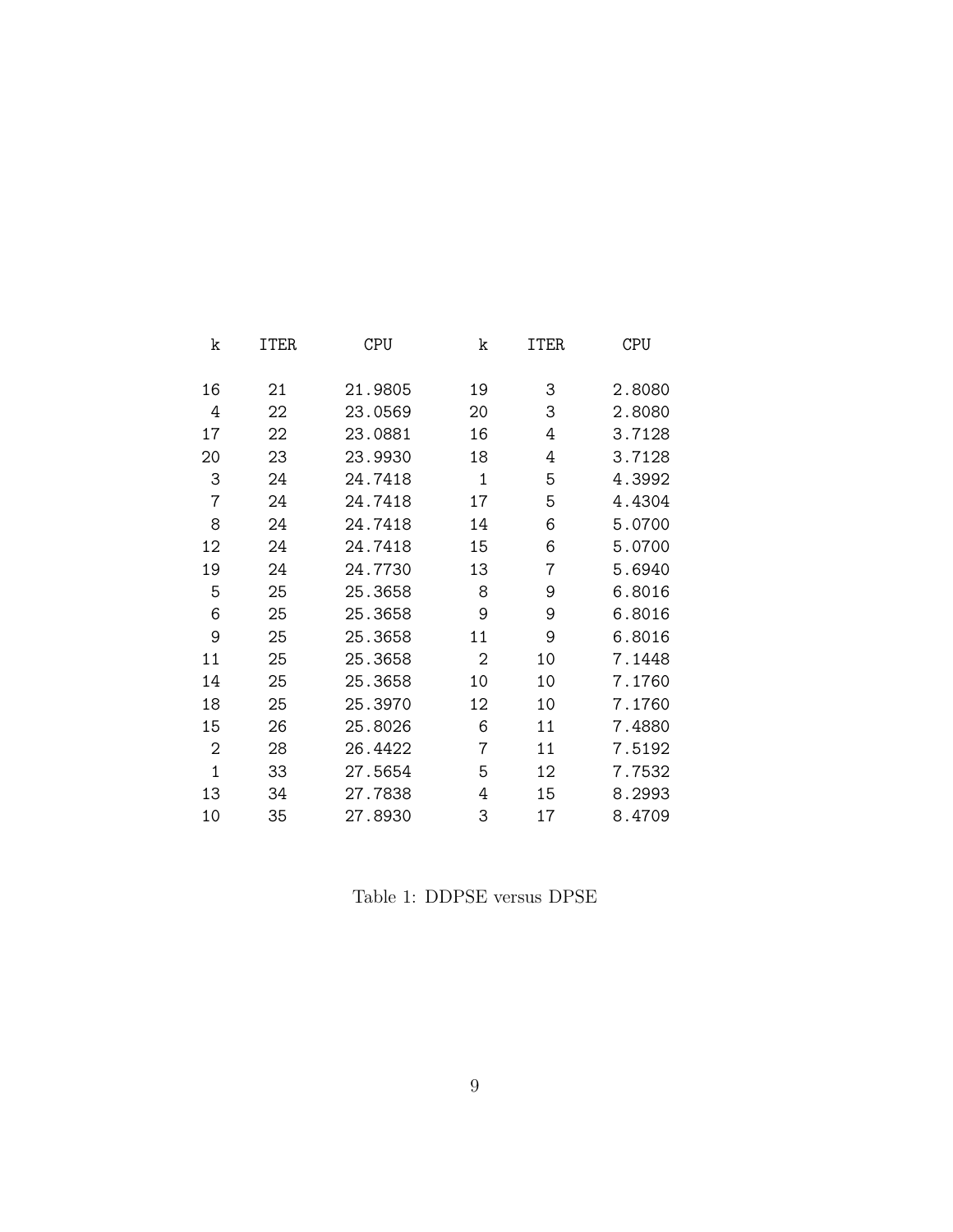| Re        | Imag      | $m_k$  | Re        | Imag      | $m_k$  |
|-----------|-----------|--------|-----------|-----------|--------|
|           |           |        |           |           |        |
| $-0.6120$ | 0.3587    | 12.40  | $-0.0335$ | $-1.0787$ | 760.11 |
| $-2.9957$ | $-9.3891$ | 0.57   | $-5.7475$ | 6.7761    | 1.43   |
| $-4.5931$ | $-0.2765$ | 0.71   | $-1.2786$ | 7.2546    | 1.97   |
| $-7.5416$ | $-6.2291$ | 1.07   | $-4.3601$ | 0.9544    | 0.48   |
| $-1.2891$ | $-8.5414$ | 2.41   | $-4.1103$ | 0.4801    | 1.04   |
| $-2.9445$ | $-4.8214$ | 6.85   | $-1.2936$ | 1.4028    | 5.59   |
| -4.0233   | 4.2124    | 2.61   | $-3.1928$ | 9.2818    | 1.38   |
| $-2.9445$ | 4.8214    | 6.85   | $-1.8415$ | 6.9859    | 5.11   |
| $-9.7433$ | 3.9765    | 0.14   | $-0.6120$ | 0.3587    | 12.40  |
| $-2.2927$ | 0.0000    | 2.92   | $-2.9445$ | 4.8214    | 6.85   |
| $-5.8148$ | 4.8704    | 1.36   | $-0.5776$ | 6.2565    | 0.29   |
| $-3.1928$ | 9.2818    | 1.38   | $-0.5550$ | 4.1191    | 0.35   |
| $-0.0335$ | 1.0787    | 760.11 | $-0.6786$ | 7.1071    | 0.36   |
| $-0.5567$ | $-3.6097$ | 14.87  | $-1.2891$ | 8.5414    | 2.41   |
| $-0.0335$ | $-1.0787$ | 760.15 | $-1.4790$ | 8.2551    | 3.68   |
| $-0.9401$ | 8.1931    | 0.37   | $-0.5208$ | 2.8814    | 0.78   |
| $-1.2786$ | 7.2546    | 1.96   | $-0.0335$ | 1.0787    | 760.11 |
| $-5.7475$ | 6.7761    | 1.43   | $-0.5567$ | 3.6097    | 14.87  |
| $-5.5632$ | 7.7510    | 1.22   | $-0.7584$ | 4.9367    | 5.11   |
| $-1.4790$ | 8.2551    | 3.68   | $-0.4548$ | 4.7054    | 5.78   |

Table 2: Eigenvalues and their measure of relative dominance calculated by DDPSE and DPSE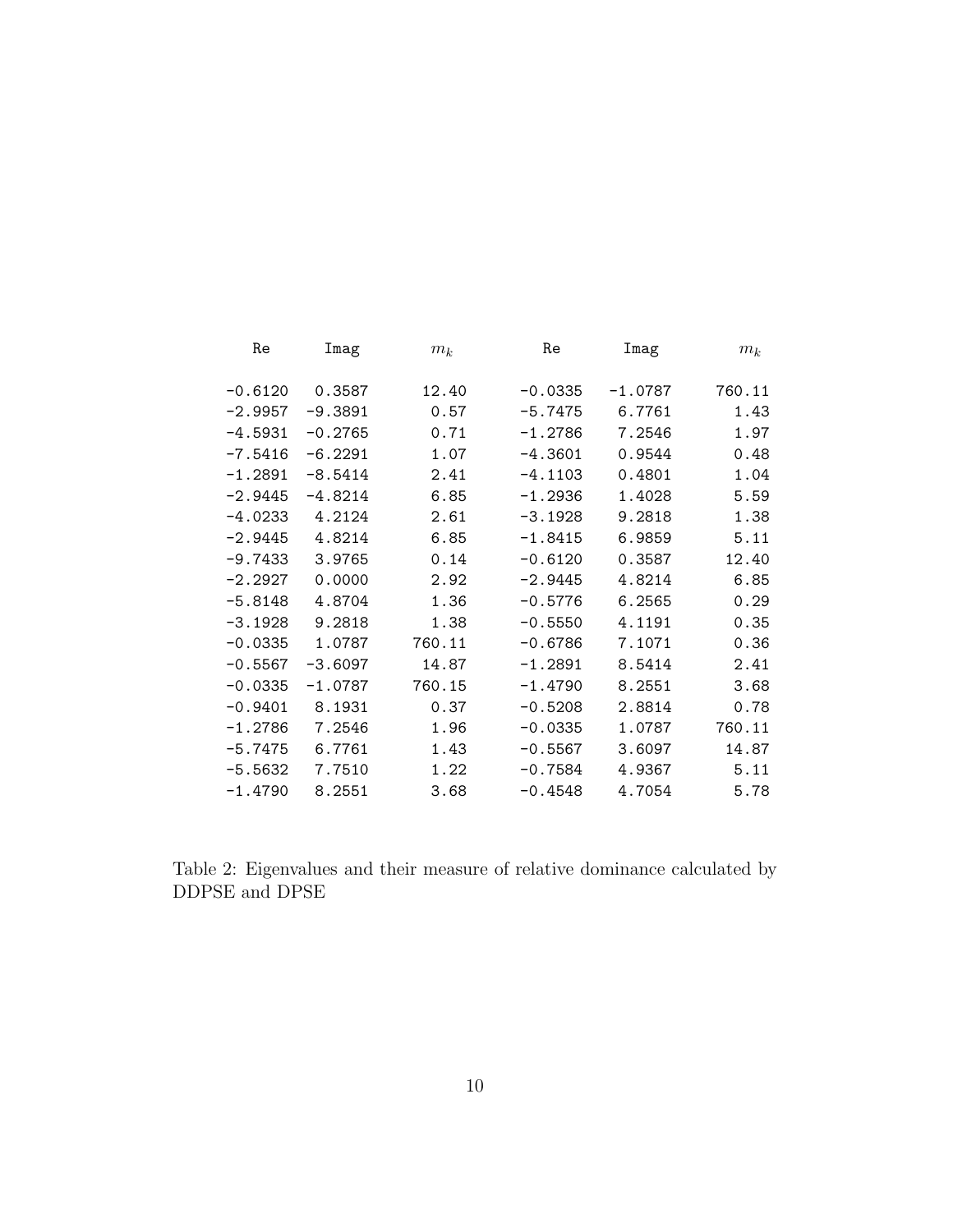## 4 Numerical results

Our test matrix J is sparse (density about 0.028%), of order  $N = 13251$ . The pencil  $Jv = \lambda Ev$ , where  $E = diag(1, ..., 1, 0, ..., 0)$ , corresponds to the problem  $Ax = \lambda x$ , where  $A = J_1 - J_2 J_4^{-1} J_3$  is of order  $n = 1664$ . This is the Jacobian matrix that corresponds to a planning model of the Brazilian Interconnected Power System and that had already used for tests in [\[11\]](#page-13-4). In the tests with DPSE and DDPSE, we have used data which can be obtained from a specific transfer function. From this,  $D = 0$ , and the input vector  $B = (B_d^T B_a^T)$  and the output vector  $C = (C_d^T C_a^T)$  are as follows:  $B(524) =$  $B(1442) = 1, B(1884) = B(1918) = -1,$  and the others entries of B are null;  $C(11558) = 26.5721, C(11559) = -13.1127, C(12502) = -29.2954,$  $C(12503) = 3.7609$  and these are all the non-zero elements of C. By using MATLAB,  $C_a^T J_4^{-1} B_a = 0$ . Note that, from Equation [1,](#page-3-0) for any  $s \notin \lambda(A)$ ,  $C^{T}(J-sE)^{-1}B = c^{T}(A-sI)^{-1}b$ , where  $b = B_d - J_2 J_4^{-1}B_a$ ,  $c = C_d - J_3^{T}J_4^{-T}C_a$ . Let  $s^{(k)} = (s_1^{(k)})$  $\binom{k}{1}...s_{p}^{(k)}$   $T \in \mathbb{C}^{p}$ . Let  $X = X^{(k)}$  and  $Y = Y^{(k)}$  be two

matrices  $N \times p$ , such that for  $j = 1$ :  $p X(:,j) = (J - s_j^{(k)} E)^{-1} B / C^T (J$  $s_j^{(k)}E)^{-1}B$  and  $Y(:,j) = (J^T - s_j^{(k)}E)^{-1}C/C^T(J - s_j^{(k)}E)^{-1}B$ . Let  $V = V^{(k)}$ and  $W = W^{(k)}$  be two matrices  $n \times p$  such that, for  $j = 1 : p$ ,

$$
V(:,j) = (A - s_j^{(k)}I)^{-1}b/c^T(A - s_j^{(k)}I)^{-1}b
$$

and

$$
W(:, j) = (AT - sj(k) I)-1 c/cT (A - sj(k) I)-1b.
$$

So, we have

$$
W^T V = Y^T E X,
$$

and for  $j = 1 : p$ 

$$
W^{T} A V e_j = W^{T} (A - s_j^{(k)} I + s_j^{(k)} I)(A - s_j^{(k)} I)^{-1} b / c^{T} (A - s_j^{(k)} I)^{-1} b =
$$

$$
=W^{T}b/c^{T}(A-s_{j}^{(k)}I)^{-1}b+s_{j}^{(k)}W^{T}Ve_{j}=e/c^{T}(A-s_{j}^{(k)}I)^{-1}b+s_{j}^{(k)}W^{T}Ve_{j},
$$
  
where  $e=ones(p,1)$ . Therefore,

$$
F = (W^T V)^{-1} W^T A V = (W^T V)^{-1} e v^T + S,
$$

where  $S = S^{(k)} = diag(s^{(k)})$ , and

$$
v^{T} = (v^{(k)})^{T} = (1/c^{T}(A - s_{1}^{(k)}I)^{-1}b ... 1/c^{T}(A - s_{p}^{(k)}I)^{-1}b).
$$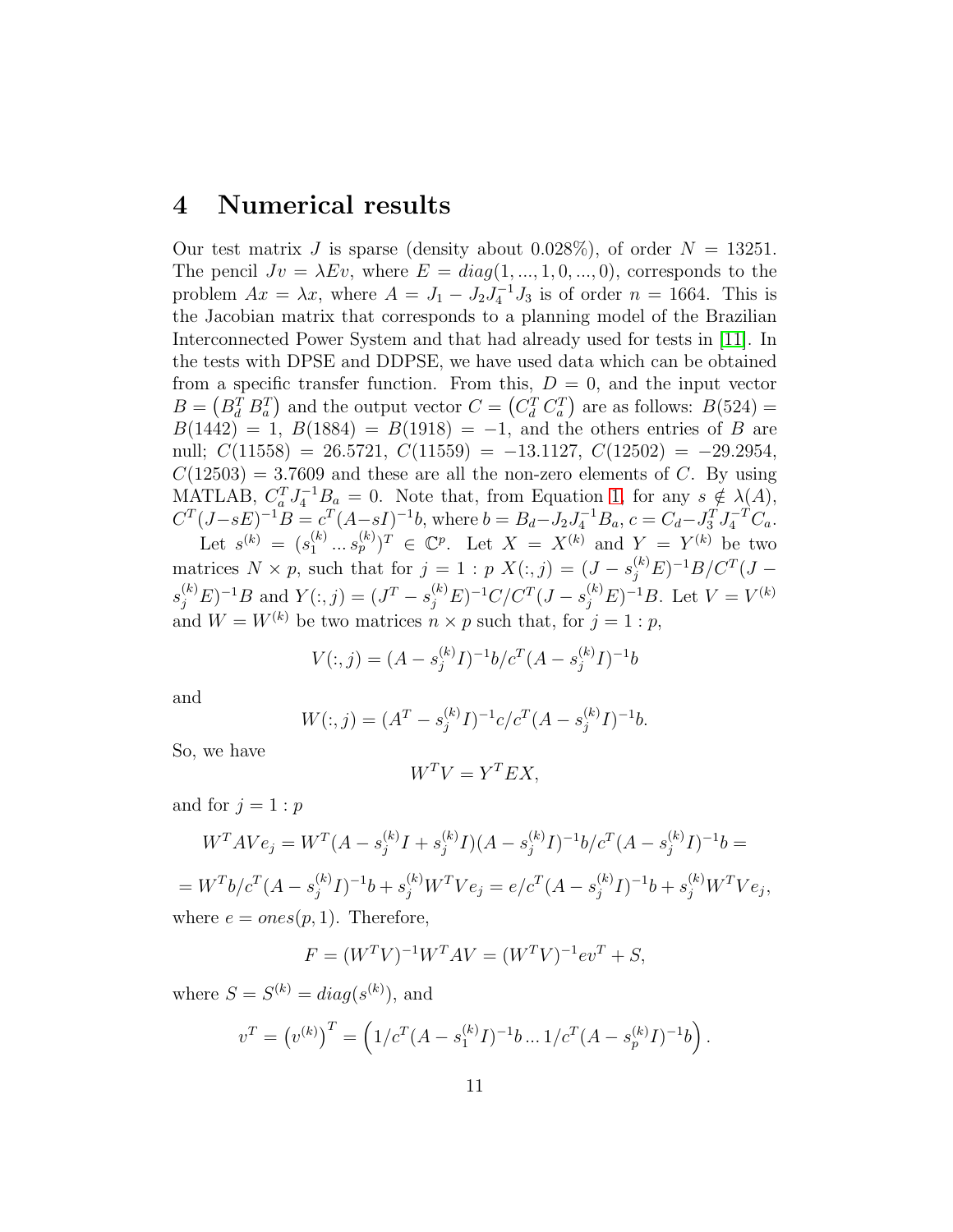Hence, in order to use DPSE with  $A$ ,  $b$  and  $c$ , we can carry out all the computation with  $J$ ,  $B$  and  $C$  without explicitly computing  $A$ ,  $b$  and  $c$ .

We have specified a relative error tolerance of  $10^{-5}$  to both right and left vectors. Here we have used

$$
\frac{||(J - s_j^{(k)}E)X^{(k-1)}e_j||}{||X^{(k-1)}e_j||} \text{ and } \frac{||(J^T - s_j^{(k)}E)Y^{(k-1)}e_j||}{||Y^{(k-1)}e_j||}
$$

as the relative errors instead of using the equivalent formulae obtained from Equation [5,](#page-6-0) for we do not want to compute  $b$  explicitly. Convergence is achieved when both the convergence criteria are satisfied. Suppose we have just obtained the first converged value  $\lambda_1 = s_1^{(k)}$  $_1^{(k)}$ . Then, we save their corresponding right and left generalized eigenvectors,  $X^{(k-1)}e_1$  and  $Y^{(k-1)}e_1$ , to the respective columns of  $X^{(r)}$  and  $Y^{(r)}$  for  $r \geq k$ . Notice that the respective columns of  $V^{(r)}$  and  $W^{(r)}$  are formed by the dynamical variables of  $X^{(k-1)}e_1$  and  $Y^{(k-1)}e_1$ , respectively. That eigenvalue can be deflated from the problem by this procedure. To see that, suppose  $Ve_2 \approx a_1v_1 + a_2v_2$ , where  $v_1 \approx V^{(k-1)}e_1$  and  $v_2$  is an eigenvector corresponding to  $\lambda_2$ . Hence,

$$
AVe_2 \approx a_1 \lambda_1 v_1 + a_2 \lambda_2 v_2 \approx a_1 (\lambda_1 - \lambda_2) Ve_1 + \lambda_2 Ve_2,
$$

and so,

$$
(WTV)-1 WT A V e2 \approx a1(\lambda1 - \lambda2)e1 + \lambda2 e2.
$$

Thus,

$$
F = \left(\begin{array}{cccc} \lambda_1 & \times & \times & \cdots & \times \\ 0 & \lambda_2 & \times & \cdots & \times \\ 0 & 0 & \times & \cdots & \times \\ \vdots & \vdots & \vdots & \cdots & \vdots \\ 0 & 0 & \times & \cdots & \times \end{array}\right).
$$

In Table 1, for each eigenvalue calculated by DDPSE, or by DPSE, we list the CPU time (in seconds) and the number of iterations required for convergence, together with the corresponding measure  $m_k$  for dominance of a pole that was computed by the respective method. For the tests we have started DPSE and DDPSE by choosing the same 20 initial shifts given in the left complex semi-plane:  $\mu_k = k * (-1/20 + i/2), k = 1 : 20$ .

The tests have been performed in the MATLAB R2011b 64 bits at a HP Compaq 6000 Pro, with processor Intel Core 2 Duo E8400 3.00 GHz.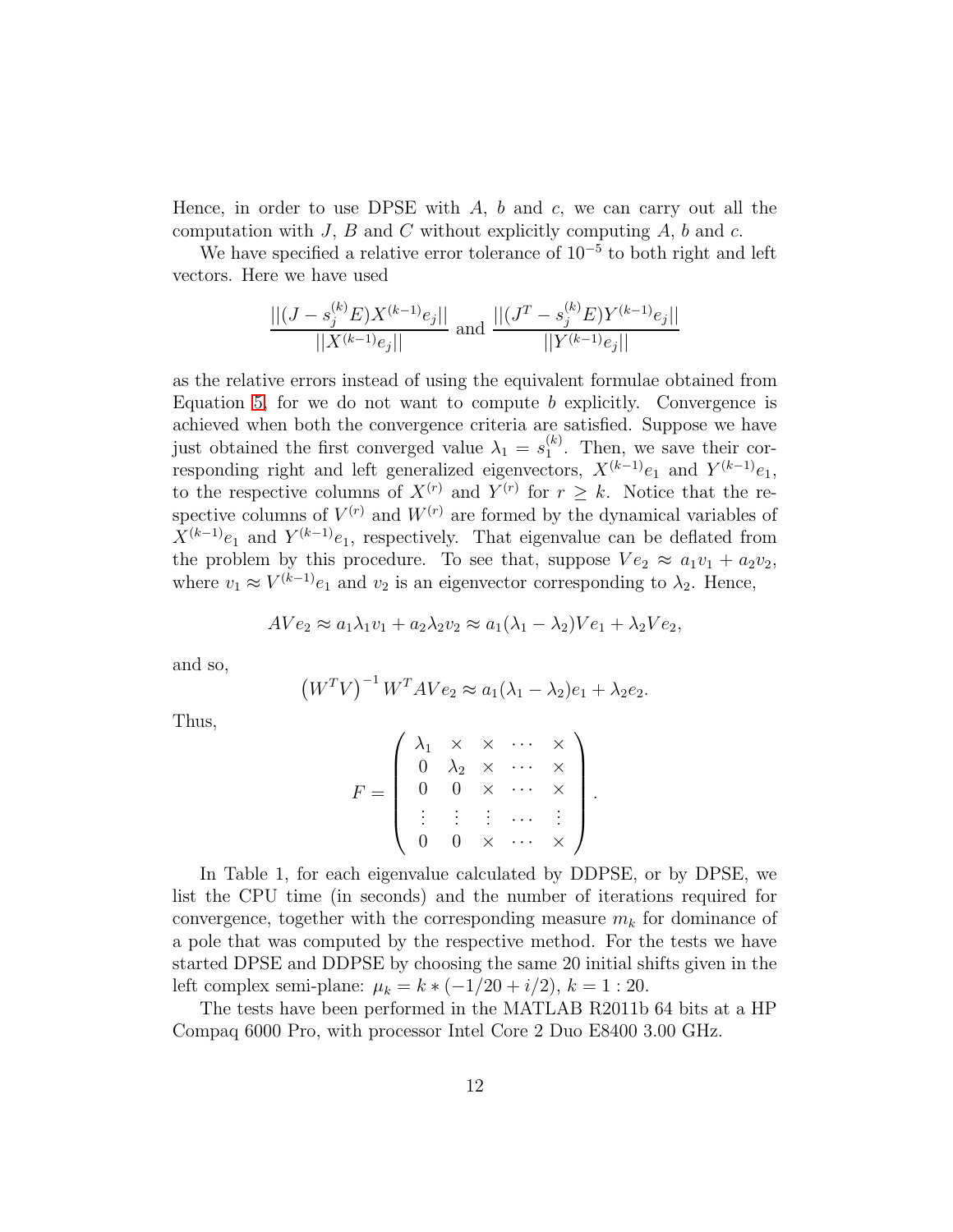### 4.1 Conclusions

In the tests, DPSE has shown that it is more stable than DDPSE. For instance, both algorithms started with the same 20 complex numbers in the upper-half plane. However, while DPSE converged to 19 eigenvalues still located in the upper half-plane, DDPSE converged to only 13 eigenvalues with positive imaginary part. On the other hand, both converged to  $-0.0335 \pm 1.0787 i$ , which are the most dominant poles of the system. The DDPSE algorithm typically converges more slowly than the DPSE in total computer time, and we see that in Table 1. Note that the eigenvalues of A are clustered around zero, according to Figure 2, and even so both algorithms converged to dominant poles.

# <span id="page-12-0"></span>References

- [1] G. Angelidis and A. Semlyen, Improved methodologies for the calculation of critical eigenvalues in small signal stability analysis, IEEE Trans. Power Syst., vol. 11, no. 3, pp. 1209–1217, 1996.
- <span id="page-12-5"></span><span id="page-12-3"></span> $[2]$  L. H. BEZERRA, An eigenvalue method for calculating dominant poles of a transfer function, Appl. Math. Lett. 21(3), pp. 244–247, 2008.
- [3] L. H. Bezerra and C. Tomei, Spectral transformation algorithms for computing unstable modes, Comp. Appl. Math, vol. 18, no. 1, pp. 1–15, 1999.
- <span id="page-12-1"></span>[4] Z. Du, W. Liu, and W. Fang, Calculation of rightmost eigenvalues in power systems using the Jacobi-Davidson method, IEEE Trans. Power Syst., vol. 21, no. 1, pp. 234–239, 2006.
- <span id="page-12-2"></span>[5] F. Ishikawa, H. Sasaki, J. Kubokawa, and H. Terasako, An efficient algorithm for small signal stability analysis using the Arnoldi and S-matrix methods, Elect. Eng. Jpn., vol. 121, no. 4, pp. 38–47, 1997.
- <span id="page-12-4"></span>[6] L. T. G. Lima, L. H. Bezerra, C. Tomei, and N. Martins, New methods for fast small-signal stability assessment of large-scale power systems, IEEE Trans. Power Syst., vol. 10, no. 4, pp. 1979–1985, Nov. 1995.